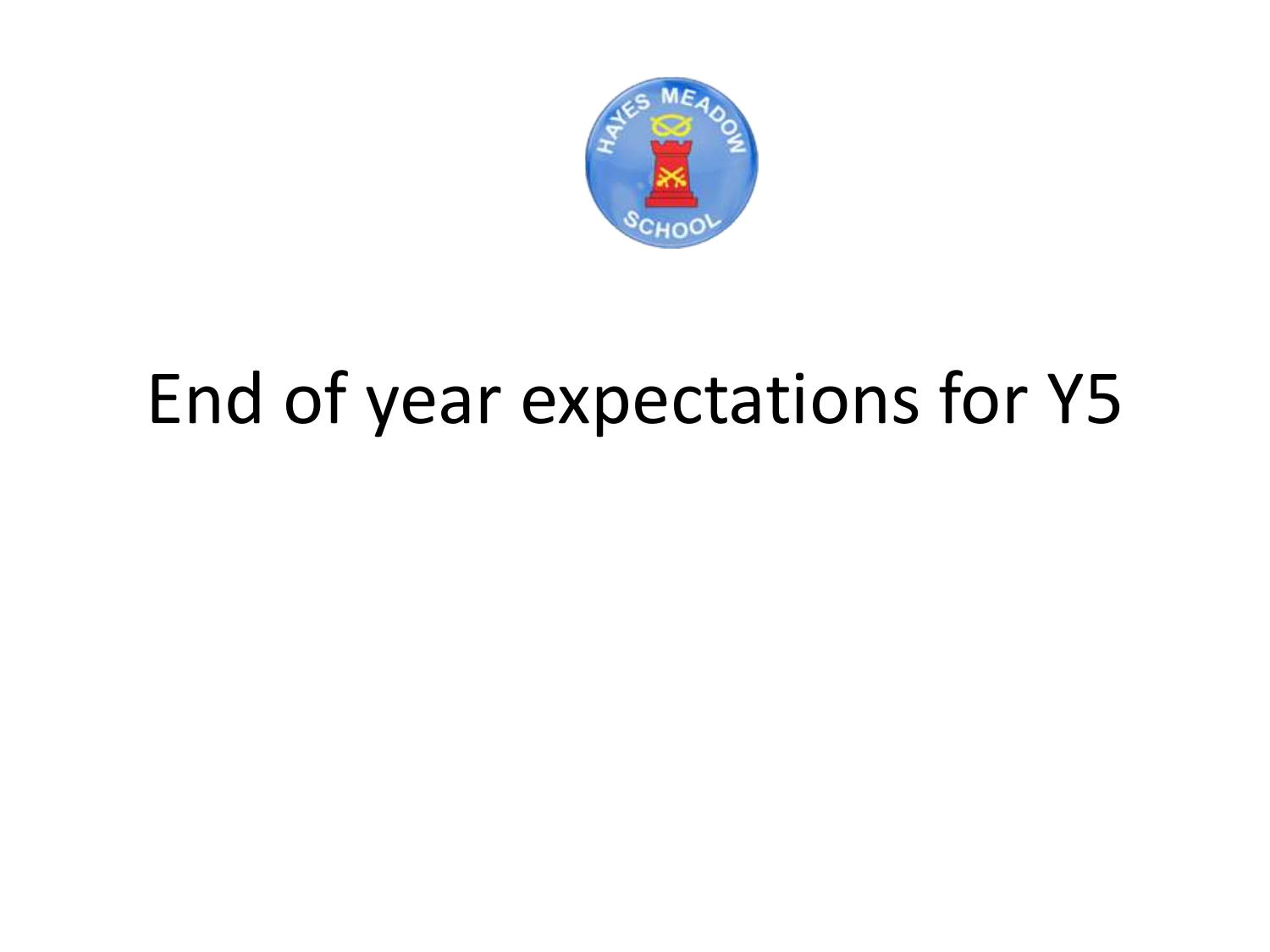

## *Writing end of year expectations*



| A year 5 writer                                                                                        |                                                                                              |                                                                          |
|--------------------------------------------------------------------------------------------------------|----------------------------------------------------------------------------------------------|--------------------------------------------------------------------------|
| <b>Transcription</b>                                                                                   | Composition                                                                                  | <b>Grammar and punctuation</b>                                           |
| Spelling                                                                                               | I can discuss the audience and purpose of<br>the writing.                                    | Sentence structure                                                       |
| • I can form verbs with prefixes.                                                                      | I can start sentences in different ways.                                                     | • I can use relative clauses.                                            |
| I can convert nouns or adjectives into verbs<br>$\bullet$<br>by adding a suffix.                       | I can use the correct features and sentence<br>structure matched to the text type we are     | I can use adverbs or modal verbs to<br>indicate a degree of possibility. |
| I understand the rules for adding prefixes<br>$\bullet$<br>and suffixes.                               | working on.                                                                                  | Text structure                                                           |
| I can spell words with silent letters.<br>$\bullet$                                                    | I can develop characters through action<br>and dialogue.                                     | • I can build cohesion between paragraphs.                               |
| I can distinguish between homophones and<br>$\bullet$<br>other words which are often confused.         | I can establish a viewpoint as the writer<br>through commenting on characters and<br>events. | • I can use adverbials to link paragraphs.<br>Punctuation                |
| I can spell the commonly mis-spelt words<br>$\bullet$<br>from the Y5/6 word list.                      | I can use grammar and vocabulary to<br>create an impact on the reader.                       | • I can use brackets, dashes and commas to<br>indicate parenthesis.      |
| I can use the first 3 or 4 letters of a word to<br>check spelling, meaning or both in a<br>dictionary. | I can use stylistic devices to create effects in<br>writing.                                 | • I can use commas to clarify meaning or<br>avoid ambiguity.             |
| I can use a thesaurus.                                                                                 | I can add well chosen detail to interest the<br>reader.                                      |                                                                          |
| I can use a range of spelling strategies.<br>$\bullet$                                                 | I can summarise a paragraph.                                                                 |                                                                          |
| Handwriting                                                                                            | I can organise my writing into paragraphs to                                                 |                                                                          |
| I can choose the style of handwriting to use<br>when given a choice.                                   | show different information or events.                                                        |                                                                          |
| I can choose the handwriting that is best<br>suited for a specific task.                               |                                                                                              |                                                                          |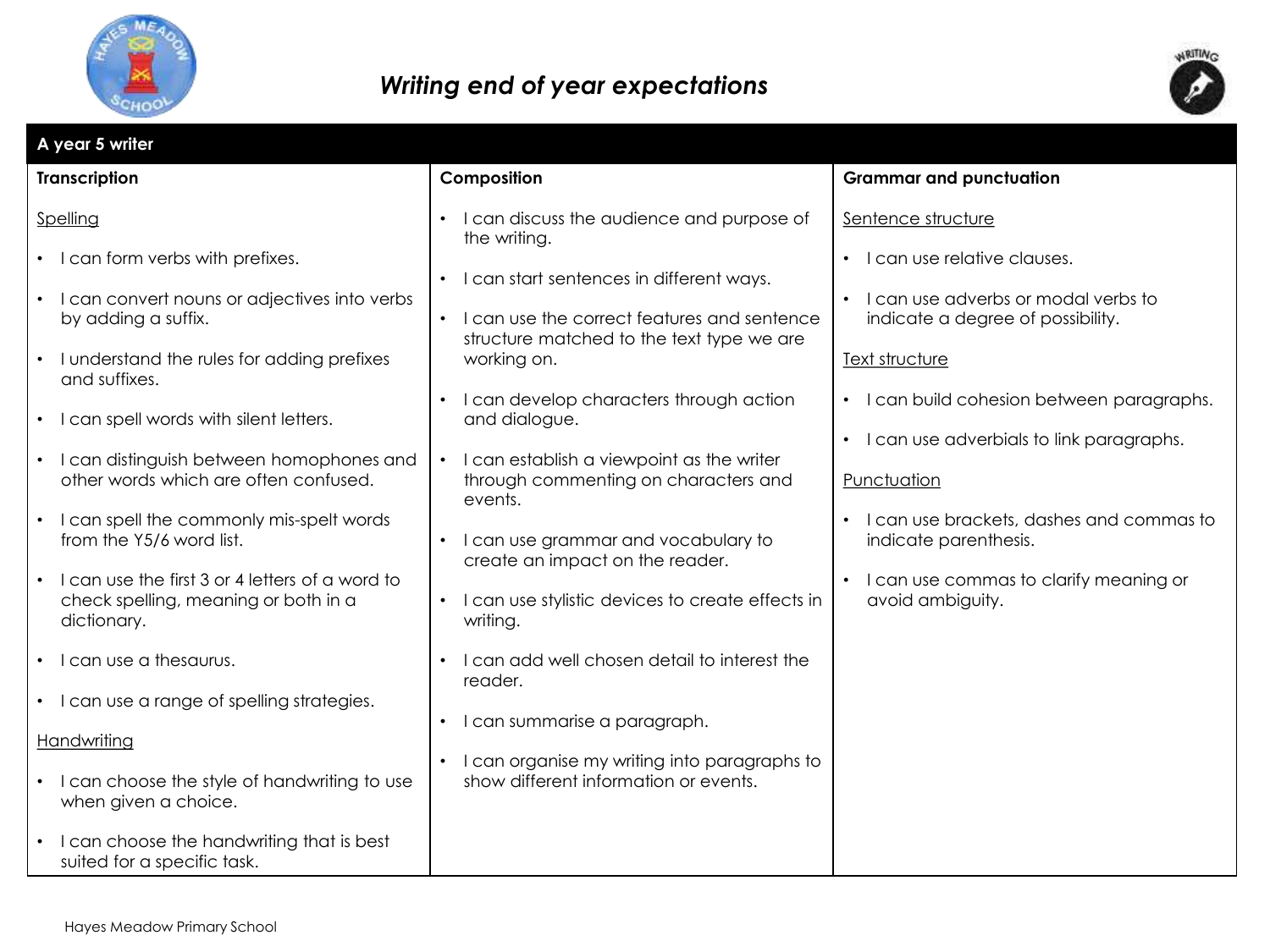



| A year 5 reader                                                                                                                                                                                                                                                                                                                                                                                      |                                                                                                                                                                                                                                                                                                                                                                                                                                                                                                                                                                                                                                                                        |  |
|------------------------------------------------------------------------------------------------------------------------------------------------------------------------------------------------------------------------------------------------------------------------------------------------------------------------------------------------------------------------------------------------------|------------------------------------------------------------------------------------------------------------------------------------------------------------------------------------------------------------------------------------------------------------------------------------------------------------------------------------------------------------------------------------------------------------------------------------------------------------------------------------------------------------------------------------------------------------------------------------------------------------------------------------------------------------------------|--|
| <b>Word reading</b>                                                                                                                                                                                                                                                                                                                                                                                  | Comprehension                                                                                                                                                                                                                                                                                                                                                                                                                                                                                                                                                                                                                                                          |  |
| I can apply knowledge of root words, prefixes and suffixes to read<br>aloud and to understand the meaning of unfamiliar words.<br>I can read further exception words, noting the unusual<br>correspondences between spelling and sound.<br>I attempt pronunciation of unfamiliar words drawing on prior<br>knowledge of similar looking words.<br>I can re-read and read ahead to check for meaning. | I am familiar with and can talk about a wide range of books and<br>text types, including myths, legends and traditional stories and<br>books from other cultures and traditions. I can discuss the features<br>of each.<br>can read non-fiction texts and identify the purpose, structure and<br>$\bullet$<br>grammatical features, evaluating how effective they are.<br>can identify significant ideas, events and characters; and discuss<br>their significance.<br>can recite poems by heart, e.g. narrative verse, haiku.<br>I can prepare poems and plays to read aloud and to perform,<br>showing understanding through intonation, tone, volume and<br>action. |  |
|                                                                                                                                                                                                                                                                                                                                                                                                      |                                                                                                                                                                                                                                                                                                                                                                                                                                                                                                                                                                                                                                                                        |  |